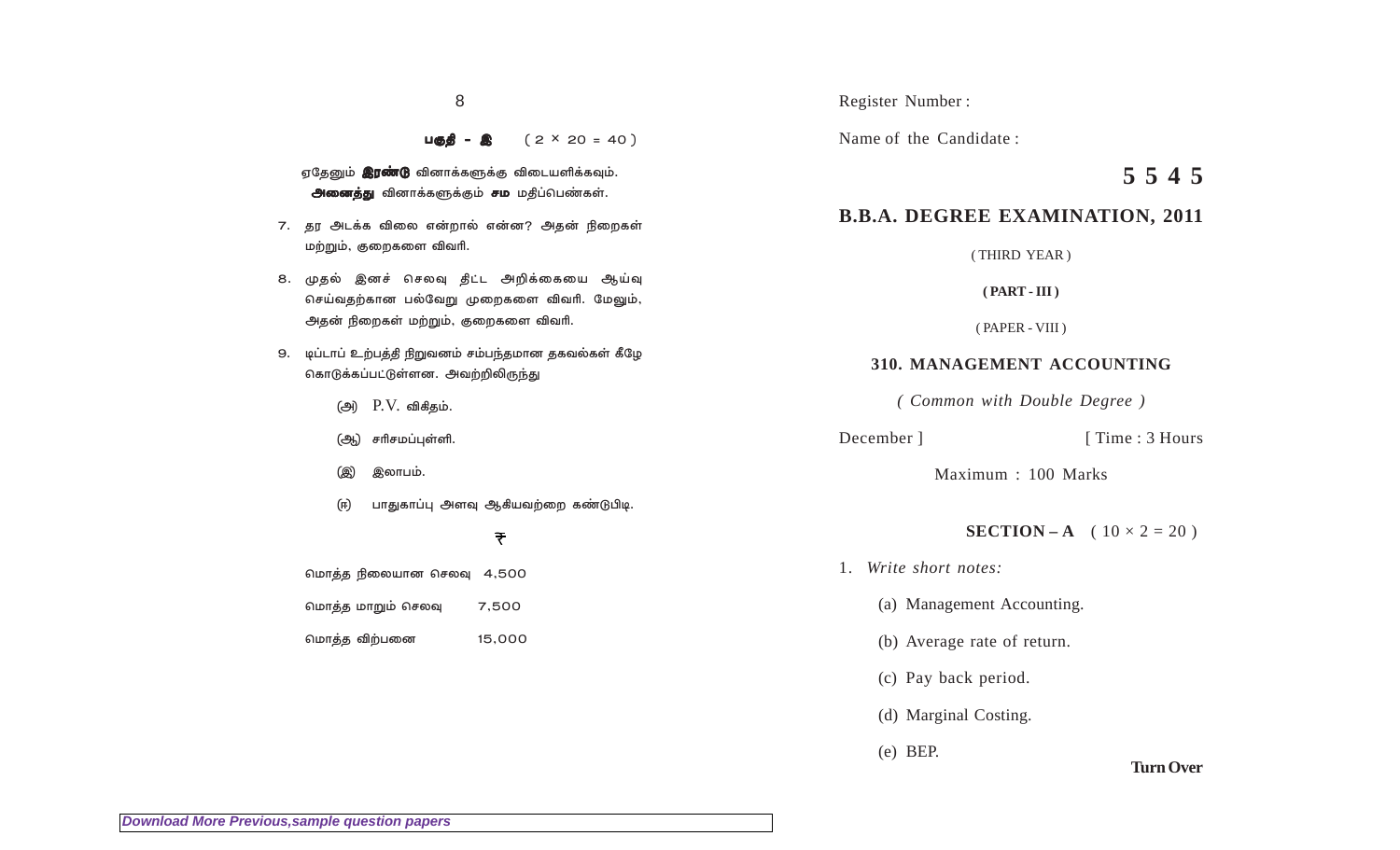- (f) Production Budget.
- (g) Standard Cost.
- (h) Index method.
- (i) Budgetary control.
- (j) Sales Budget.
- (k) Cost control.
- (l) Cost Audit.

 $RECLIOA - B$   $(\forall \times 10 = 0)$ 

- 2. Explain the advantages and limitations of  $M$ anagement Accounting.
- 3. A Company has to choose one of the following two mututally exclusive projects. Investment 15,000. Both the required the reduced property equations of the reduced property  $\frac{1}{2}$  is  $\frac{1}{2}$  is  $\frac{1}{2}$  is  $\frac{1}{2}$  is  $\frac{1}{2}$  is  $\frac{1}{2}$  is  $\frac{1}{2}$  is  $\frac{1}{2}$  is  $\frac{1}{2}$  is  $\frac{1}{2}$  is  $\frac{1}{2}$  projects have to be depreciated on straightline basis. The tax rate is 50%.

## $\mathcal{L}$

3. ஒடு நிறுவனம் இரண்டு திட்டங்களைத் தயா**ர் நிலையி**ல்  $\begin{matrix} 0 & \text{the } 0 & \text{the } 0 & \text{the } 0 & \text{the } 0 & \text{the } 0 & \text{the } 0 & \text{the } 0 & \text{the } 0 & \text{the } 0 & \text{the } 0 & \text{the } 0 & \text{the } 0 & \text{the } 0 & \text{the } 0 & \text{the } 0 & \text{the } 0 & \text{the } 0 & \text{the } 0 & \text{the } 0 & \text{the } 0 & \text{the } 0 & \text{the } 0 & \text{the } 0 & \text{the } 0 & \text{the } 0 & \text{the } 0 & \text{the$  $\mathfrak{g}$ ு அடுவின்ற சிட்டி திண்டு .குறுகிபப்டிகை தி ித்திரை மூலம் ஜின் மாவம் அடைகீறது.<br>பிரும் பி .%೦ଟ Ihia

| 000,01                      | 000.S            | G        |
|-----------------------------|------------------|----------|
| 000, 3                      | $000^{\prime}$   | ь        |
| 000't                       | 000 <sub>c</sub> | ε        |
| $003.*$                     | 008, A           | 7.       |
| 00S, A                      | 00S, A           |          |
| த்டம் - 2                   | தெர் – 1 – 1     |          |
| ம்பான பகுதைமுகுழித்தனாய் கி |                  | פּזישרוד |

 $\cdot$ முதல் மீட்பு காலத்தைக் கண்டுபிடி.

- 4. சரிசம ஆய்வு என்றால் என்ன? சரிசம ஆய்வின்  $\cdot$ ரிடிவின் மந்றும், குறைகளை விவரி.
- $5.$  බොහු වාහෙබු වි" පළාදී සිරියේ මාගෙසෙ නිවා!
- $6.$  தள்ளுபடி ரொக்க தீட்டமுறையின் நன்மைகள் மற்றும், .thடவின் எ‱கறு ஞ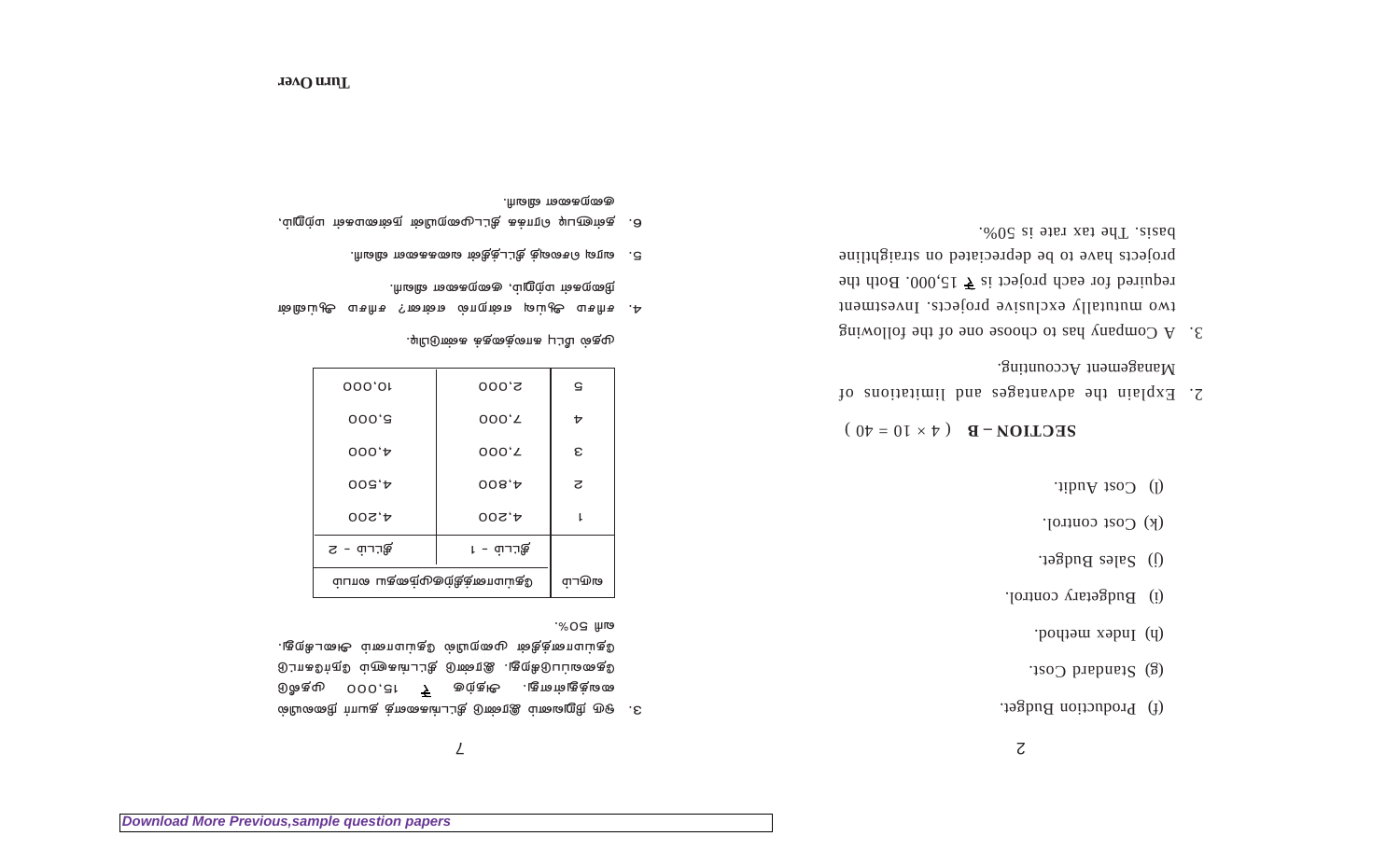$\mathsf S$ 

10. The expenses for budgeted production of 10,000 units in a factory are furnished below:

Per unit

**Turn Over**

|                 | $\cdot$ <i>exignu</i> $000,8$<br>$(\mathfrak{v})$ |
|-----------------|---------------------------------------------------|
|                 | Prepare a budget for production of                |
| SSI             | Total Cost per unit                               |
| $\varsigma$     | Administration expenses (Fixed)                   |
| L               | Distribution expenses $(20\% \text{ Fixed})$      |
| $\mathcal{E}$ I | Selling Expenses ( $10\%$ Fixed)                  |
| $\varsigma$     | Variable expenses (Direct)                        |
| 0 <sub>I</sub>  | Fixed Overheads (Rs.1,00,000)                     |
| $0\zeta$        | Variable Overheads                                |
| $\varsigma\tau$ | $\mathop{\text{mod}}\nolimits$ rn                 |
| 0L              | Material                                          |
| ₹               |                                                   |

(c) Indicate cost per unit at both the

Assume that administration expenses are fixed

 $.$  exituu 000, d).

levels.

for all levels of production.

| . vto also nigram $(b)$                                   |
|-----------------------------------------------------------|
| $\int$ (c) Profit.                                        |
| (b) Break Even Point.                                     |
| .oii $\Delta$ <i>N</i> , Ratio.                           |
| to find but                                               |
| Tiptop Manufacturing Co. Ltd., you are required           |
| 10 gnitsler noitsmrothi gniwollot edt morf .0             |
| Discuss their advantages and limitations.                 |
| evaluating capital expenditure proposals.                 |
| 10 abodient examine the various methods of                |
| Enumerate its merits and demerits.                        |
| $\mathcal{L}$ What do you understand by standard costing? |

 $2 \text{ECLIO} - C$   $20 = 0$ 

|                     | .000,0 $\overline{5}$ fo ifford miss<br>(e) Also, calculate the volume of sales to |
|---------------------|------------------------------------------------------------------------------------|
| $000 \text{'S}$ I   | Total sales                                                                        |
| $00S^{\dagger}L$    | Total Variable Cost                                                                |
| $00\zeta^{\dagger}$ | Total Fixed Costs                                                                  |
| <u>소</u>            |                                                                                    |
|                     | . vtates to niguaM (b)                                                             |
|                     | $\text{tri}$ (c)                                                                   |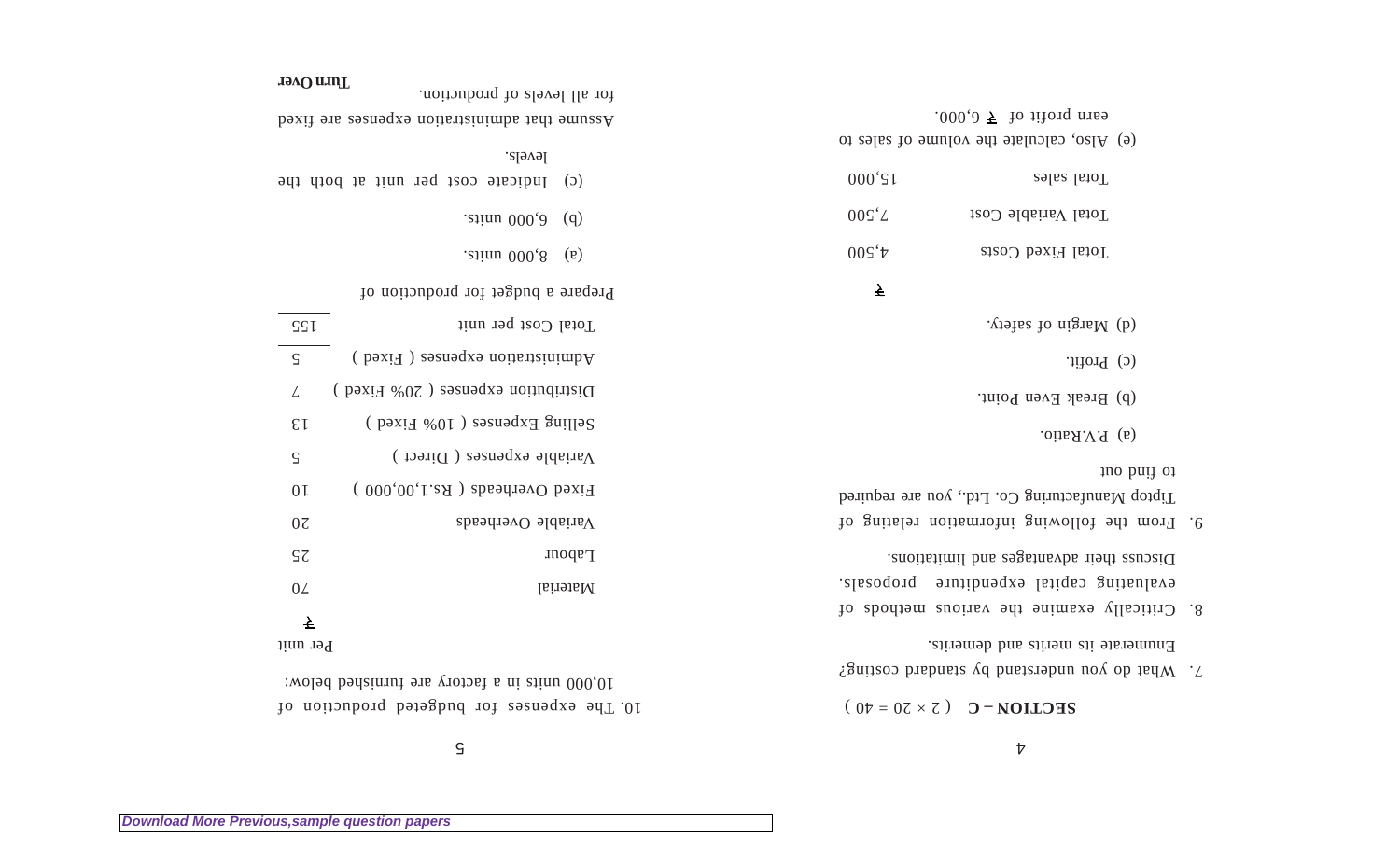| கமிமாக்கம் |  |
|------------|--|
|            |  |

| பகுதி – அ | $(10 \times 2 = 20)$ |
|-----------|----------------------|
|-----------|----------------------|

1. சிறு குறிப்பு வரைக.

| (i) | மேலாண்மை கணக்கியல். |  |
|-----|---------------------|--|
|     |                     |  |

- $(ii)$ சராசரி வருமான விகிதம்.
- $(iii)$ முதல் மீட்புக் காலமுறை.
- $(iv)$ இறுதி நிலைச் செலவு.
- $(v)$ சரிசமப் புள்ளி.
- $(vi)$ உற்பத்தி வரவு செலவுத் திட்டம்.
- $(vii)$ தர அடக்க விலை.
- குறிமுறை.  $(viii)$
- $(ix)$ வரவுச் செலவு திட்டக்கட்டுபாடு.
- $(x)$ விற்பனை வரவு செலவு திட்டம்.
- $(x_i)$ அடக்கக் கட்டுப்பாடு.
- $(xii)$ அடக்கத் தணிக்கை.

 $(4 \times 10 = 40)$ பகுதி – ஆ

ஏதேனும் **நான்கு** வினாக்களுக்கு விடையளிக்கவும். அனைத்து வினாக்களுக்கும் சம மதிப்பெண்கள்.

2. மேலாண்மைக் கணக்கியலின் நிறைகள் மற்றும், குறைகளை விவரி.

| Year           | Profit before depreciation |           |  |
|----------------|----------------------------|-----------|--|
|                | Project-A                  | Project-B |  |
|                | ₹                          | ₹         |  |
| 1              | 4,200                      | 4,200     |  |
| $\overline{2}$ | 4,800                      | 4,500     |  |
| 3              | 7,000                      | 4,000     |  |
|                | 7,000                      | 5,000     |  |

Calculate Pay – back period.

5

4. What do you understand by the term "Break -Even analysis"? Enumerate the merits and demerits.

2,000

10,000

- 5. Briefly explain the different types of benefits.
- 6. Describe the advantages and disadvantages of Discounted Cash flow method.